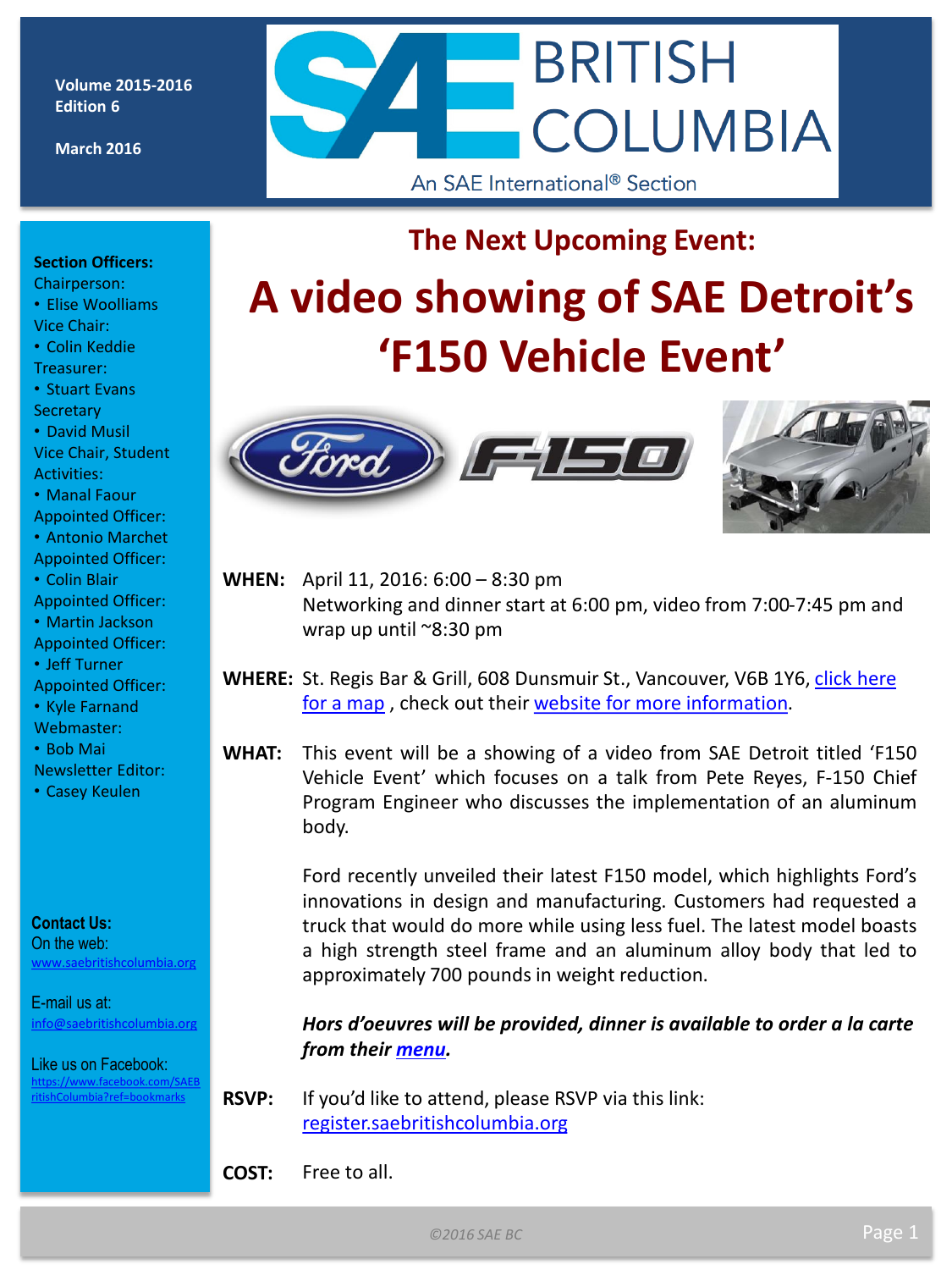

# **SUMMARY OF LAST EVENT: 'Working Towards "Virtually Zero" Motor Vehicle Fatalities' Presented By Jeff Dix, Principal Engineer, Nissan North America**

On February 29, 2016, SAE BC hosted an engaging talk by Jeff Dix, Principal Engineer at Nissan North America titled: 'Working Towards "Virtually Zero" Motor Vehicle Fatalities'. BCIT was kind enough to donate a venue while pizza and drinks were supplied by SAE BC.

Jeff started out his talk with some staggering facts about motor vehicle fatalities. Currently, in the US, vehicle fatalities are the leading cause of death among 15-24 year olds. By 2030, they are expected to be the number one cause of death for all demographics.





Left: Jeff Dix with his opening slide; Right: Chairperson, Elise Woolliams thanking Jeff with a gift

Jeff explained about a number of safety standard governing bodies, crash test methods, and emerging technologies that will help to make cars safer. Autonomous cars show a lot of potential for increasing safety as it is estimated that 89% of accidents are human/driver error related.

A big thanks to Jeff for coming all the way to Vancouver for the event. The crowd of ~30 plus people showed a keen interest in the topic!

*Please help us improve our upcoming events by providing some feedback on the event, even if you did not attend by filling out the questions in the upcoming event registration form.*

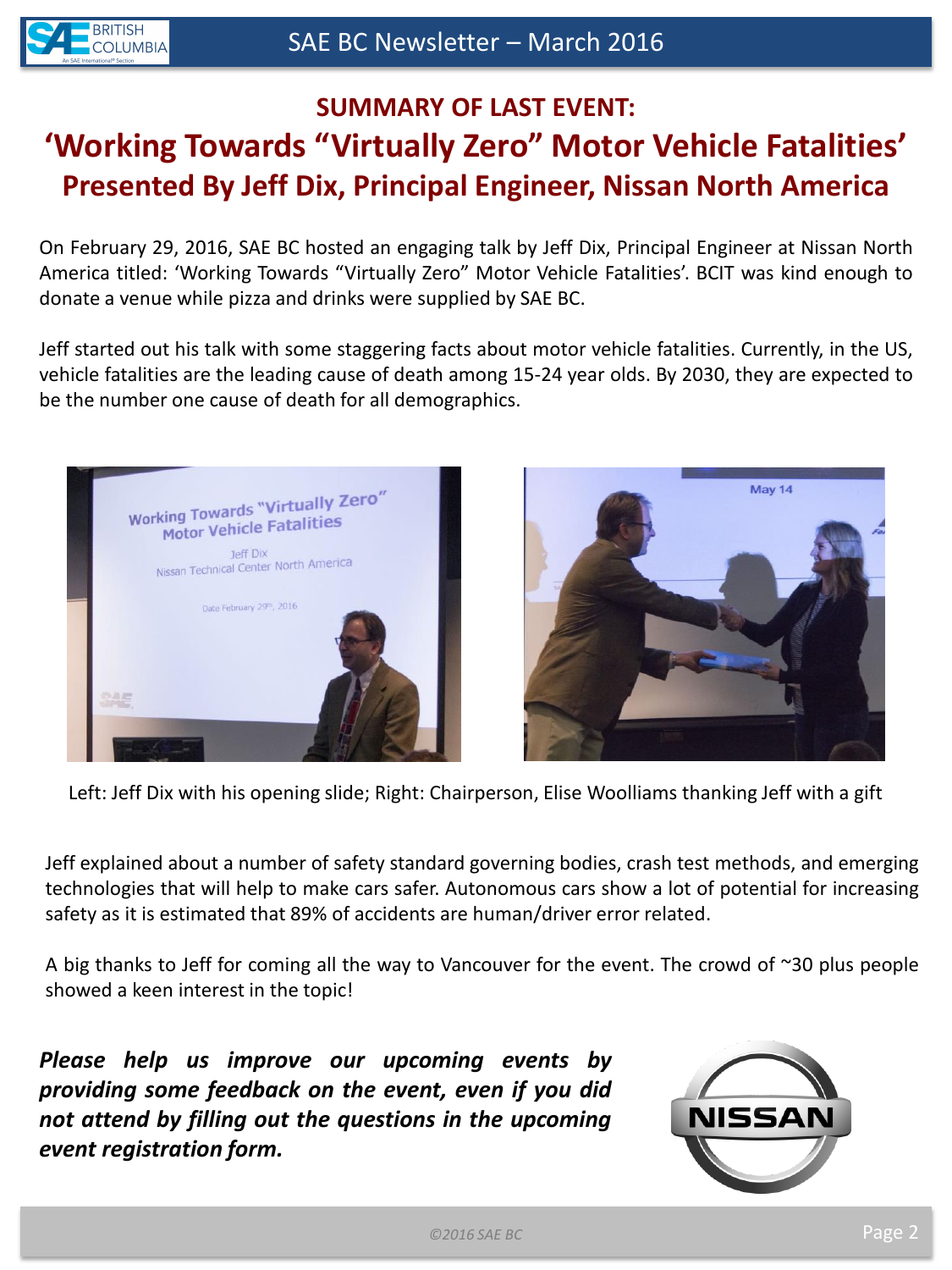

## **QUESTION OF THE MONTH**

Every month we will be asking a new mobility related question and post the best answers from last month.

#### **This month's question:**

# *"What type of aircraft and airline company were you on for your best and worst flight?"*

*Please email your answer to: [info@saebritishcolumbia.org](mailto:info@saebritishcolumbia.org) or enter your answer while filling out the online [registration](register.saebritishcolumbia.org) [form](register.saebritishcolumbia.org) [for](register.saebritishcolumbia.org) [the](register.saebritishcolumbia.org) [upcoming](register.saebritishcolumbia.org) [event](register.saebritishcolumbia.org).*

#### **Response to last month's question:**



## **Considerations for your next car purchase**

#### **2015-16 SEASON'S TENTATIVE SCHEDULE**

Below is a list of the upcoming events for this season. *Please mark your calendars!* Events are held on Mondays unless stated otherwise. Please note that the Board Meetings are open to anyone. Please let one of the board members know if you are interested in attending and/or getting involved!

| 2016 April 11 | Ford F150 Vehicle Event                 |
|---------------|-----------------------------------------|
| 2016 April 25 | <b>Board Meeting</b>                    |
| 2016 May 14   | Event - 'LNG: State of Affairs'         |
| 2016 June 12  | Year-End Social Event (F1 Race Viewing) |
|               |                                         |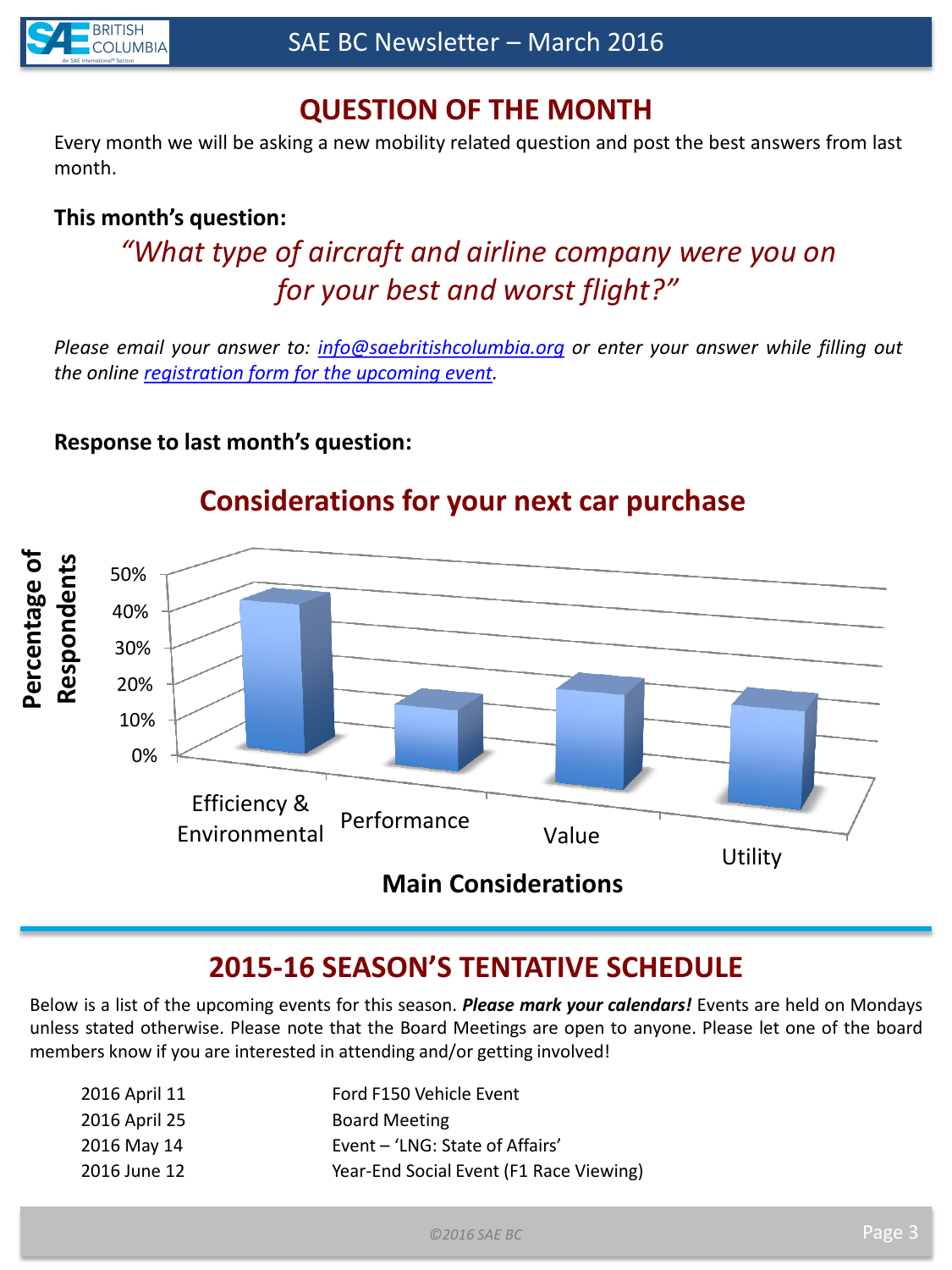

## **PHOTO CONTEST**



This season we're hosting a photo contest! Every month we'll encourage members to *post photos that exemplify mobility* on our Facebook page [\(SAE BC Facebook\)](https://www.facebook.com/SAEBritishColumbia?ref=bookmarks), Twitter, Instagram, or Google+ (tag them with *#SAEBC)*, or email them to: [info@saebritishcolumbia.org](mailto:info@saebritishcolumbia.org)

*The contest is open now, please post your photo as soon as you'd like.*

#### *This month we're encouraging photos from the upcoming Vancouver International Auto Show!*

Each month a winner will be selected and announced in the newsletter. Each month's winner will receive a *\$10 gift card for Starbucks.*

## **UPCOMING VANCOUVER INTERNATIONAL AUTO SHOW**

Don't forget about the upcoming Vancouver International Auto Show held at the Vancouver Convention Center, March 23-27, 2016. It's a great event for anyone interested in cars. Check out their website for more info:

[vancouverinternationalautoshow.com](http://vancouverinternationalautoshow.com/)

For those of you that are interested, members of SAE BC will be meeting at the cauldron at Jack Poole Plaza at 1:00 pm on Saturday, March 26 to tour the show as a group.